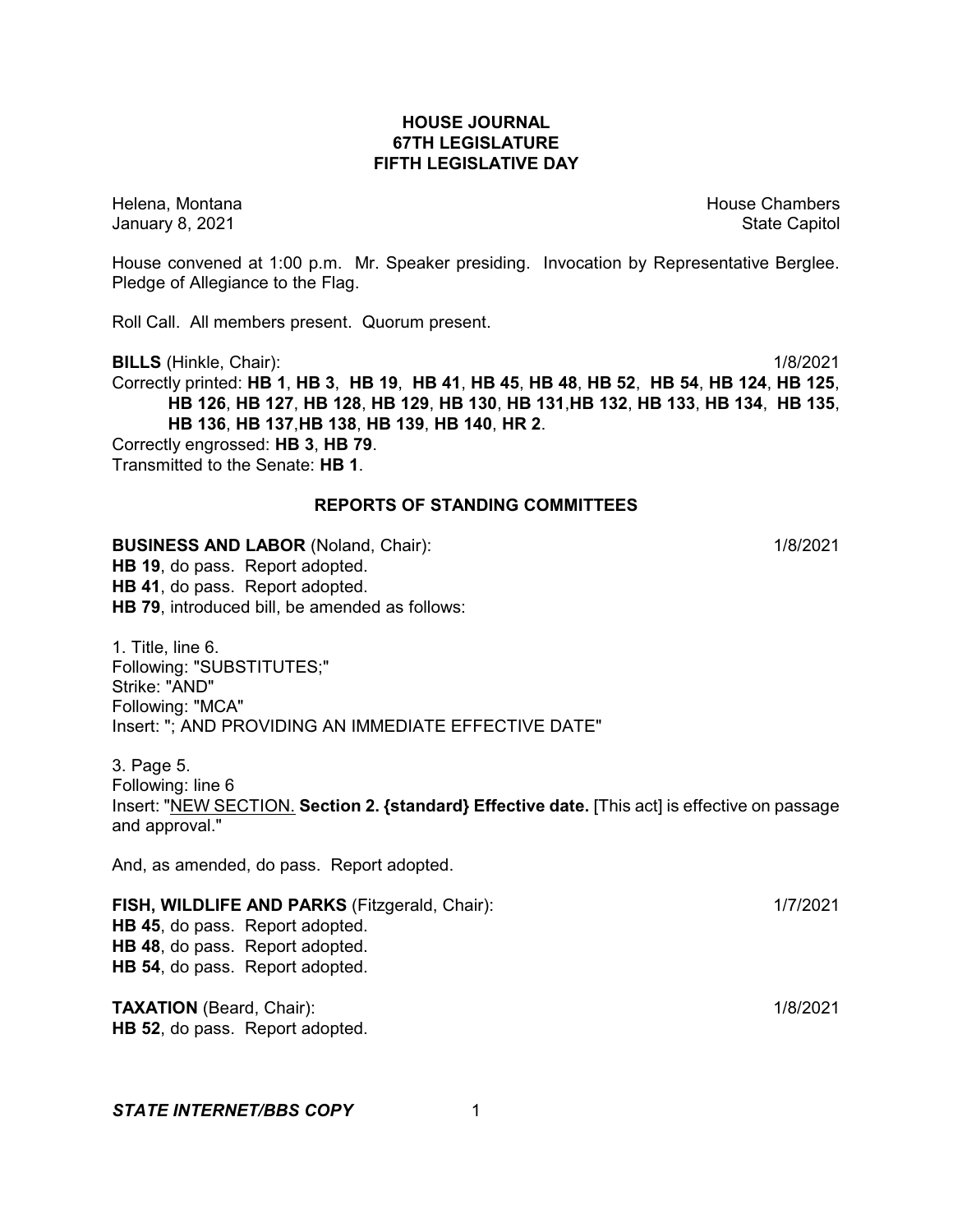# **FIRST READING AND COMMITMENT OF BILLS**

The following House bills were introduced, read first time, and referred to committees:

**HB 134**, introduced by D. Tenenbaum, referred to Local Government. **HB 135**, introduced by S. Gunderson, referred to State Administration. **HB 136**, introduced by L. Sheldon-Galloway, F. Anderson, D. Bartel, B. Beard, S. Berglee, M. Binkley, L. Brewster, E. Buttrey, J. Carlson, G. Custer, J. Dooling, N. Duram, P. Fielder, R. Fitzgerald, F. Fleming, G. Frazer, J. Fuller, S. Galloway, W. Galt, J. Gillette, S. Gist, S. Gunderson, E. Hill, C. Hinkle, J. Hinkle, K. Holmlund, M. Hopkins, J. Kassmier, S. Kerns, C. Knudsen, R. Knudsen, D. Lenz, B. Ler, D. Loge, M. Malone, R. Marshall, W. McKamey, B. Mitchell, T. Moore, M. Noland, J. Patelis, B. Phalen, J. Read, A. Regier, M. Regier, V. Ricci, J. Schillinger, K. Seekins-Crowe, D. Skees, J. Trebas, B. Tschida, B. Usher, S. Vinton, K. Whitman, K. Regier, referred to Judiciary. **HB 137**, introduced by R. Marshall, C. Hinkle, J. Hinkle, M. Hopkins, S. Kerns, C. Knudsen, M. Stromswold, J. Trebas, B. Tschida, referred to Human Services. **HB 138**, introduced by P. Fielder, S. Berglee, R. Fitzgerald, S. Gist, C. Hinkle, J. Hinkle, B. Ler, D. Loge, B. Mitchell, B. Tschida, B. Brown, S. Hinebauch, referred to Fish, Wildlife and Parks. **HB 139**, introduced by T. Welch, referred to Business and Labor. **HB 140**, introduced by A. Regier, F. Anderson, M. Binkley, P. Fielder, J. Fuller, S. Galloway,

J. Gillette, E. Hill, D. Lenz, B. Ler, B. Mitchell, M. Noland, K. Regier, M. Regier,

L. Sheldon-Galloway, S. Vinton, referred to Judiciary.

# **SECOND READING OF BILLS (COMMITTEE OF THE WHOLE)**

Majority Leader Vinton moved the House resolve itself into a Committee of the Whole for consideration of business on second reading. Motion carried. Representative Mercer in the chair.

Mr. Speaker: We, your Committee of the Whole, having had under consideration business on second reading, recommend as follows:

**HB 3** - Representative Bedey moved **HB 3** do pass. Motion carried as follows:

Yeas: Abbott, Anderson, Bartel, Bedey, Bertoglio, Binkley, Bishop, Brewster, Buckley, Buttrey, Caferro, Carlson, Curdy, Custer, Dooling, Dunwell, Duram, Farris-Olsen, Fern, Fitzgerald, Fleming, France, Frazer, Fuller, Funk, Galloway, Garner, Gist, Greef, Hamilton, Harvey, Hawk, Hayman, Hinkle C, Holmlund, Hopkins, Jones, Karjala, Kassmier, Keane, Kelker, Keogh, Kerr-Carpenter, Knudsen C, Kortum, Lenz, Loge, Malone, Marler, Marshall, McKamey, Mercer, Mitchell, Moore, Nave, Novak, Olsen, Patelis, Phalen, Putnam, Regier A, Regier M, Reksten, Ricci, Running Wolf, Schillinger, Seekins-Crowe, Skees, Smith, Stafman, Stewart Peregoy, Stromswold, Sullivan, Tenenbaum, Thane, Tschida, Vinton, Walsh, Weatherwax, Welch, Whiteman Pena, Whitman, Windy Boy, Zolnikov, Mr. Speaker.

Total 85

# *STATE INTERNET/BBS COPY* 2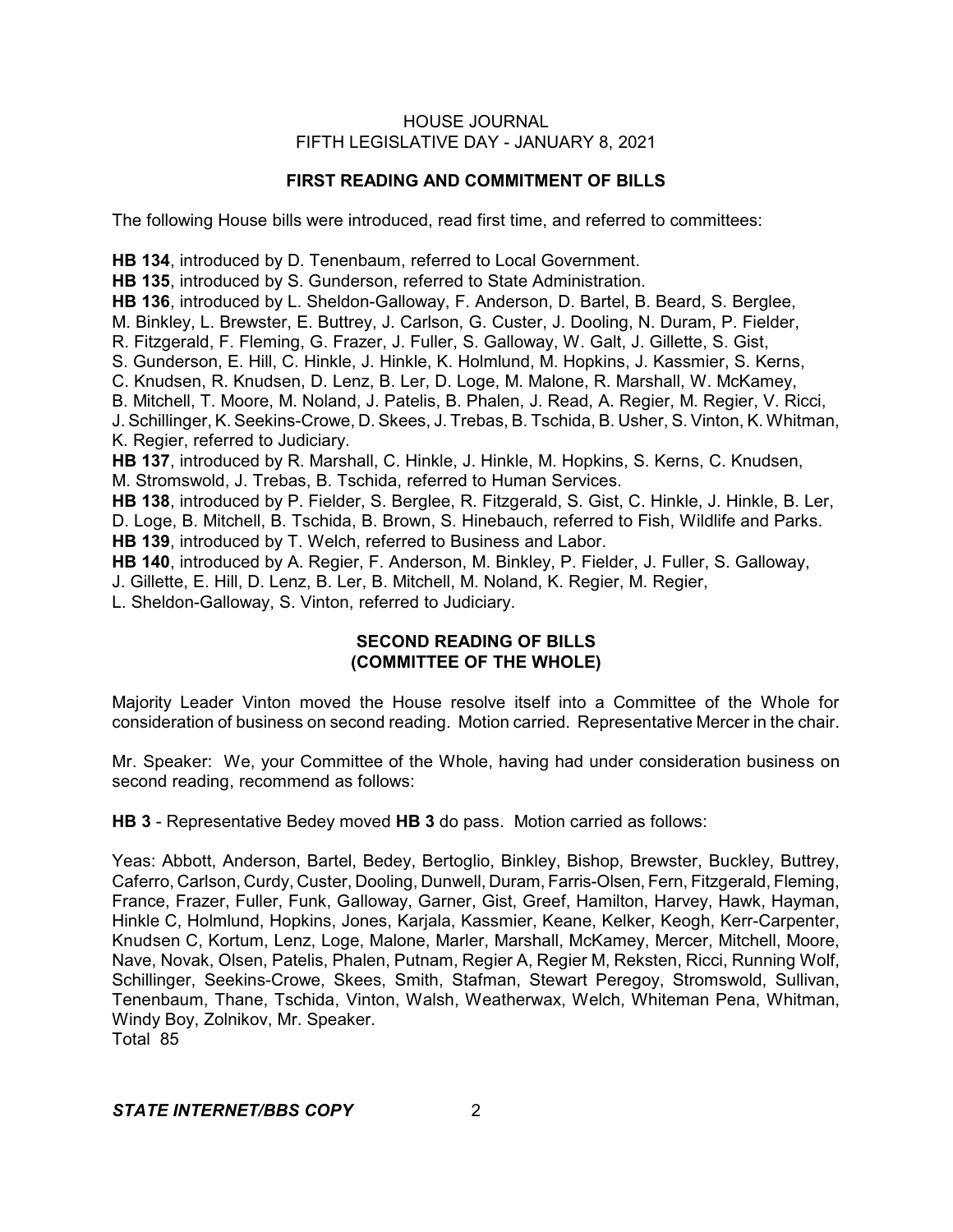Nays: Beard, Berglee, Fielder, Gillette, Gunderson, Hill, Hinkle J, Kerns, Knudsen R, Ler, Noland, Read, Sheldon-Galloway, Trebas, Usher. Total 15

Voted absentee: None.

Excused: None. Total 0

Absent or not voting: None. Total 0

Majority Leader Vinton moved the Committee rise and report. Motion carried. Committee arose. House resumed. Mr. Speaker presiding. Chair Mercer moved the Committee of the Whole report be adopted. Report adopted as follows:

Yeas: Abbott, Anderson, Beard, Bedey, Berglee, Bertoglio, Binkley, Bishop, Brewster, Buckley, Buttrey, Caferro, Carlson, Curdy, Custer, Dooling, Dunwell, Duram, Farris-Olsen, Fern, Fielder, Fitzgerald, Fleming, France, Frazer, Fuller, Funk, Galloway, Garner, Gillette, Gist, Greef, Gunderson, Hamilton, Harvey, Hawk, Hayman, Hill, Hinkle C, Hinkle J, Holmlund, Hopkins, Jones, Karjala, Kassmier, Kelker, Keogh, Kerns, Kerr-Carpenter, Knudsen C, Knudsen R, Kortum, Lenz, Ler, Loge, Malone, Marshall, McKamey, Mitchell, Moore, Nave, Noland, Novak, Olsen, Patelis, Phalen, Putnam, Read, Regier A, Regier M, Reksten, Ricci, Running Wolf, Schillinger, Seekins-Crowe, Sheldon-Galloway, Skees, Smith, Stafman, Stewart Peregoy, Stromswold, Sullivan, Tenenbaum, Thane, Trebas, Tschida, Usher, Vinton, Walsh, Weatherwax, Welch, Whiteman Pena, Whitman, Windy Boy, Zolnikov, Mr. Speaker. Total 96

Nays: None. Total 0

Voted absentee: None.

Excused: None. Total 0

Absent or not voting: Bartel, Keane, Marler, Mercer. Total 4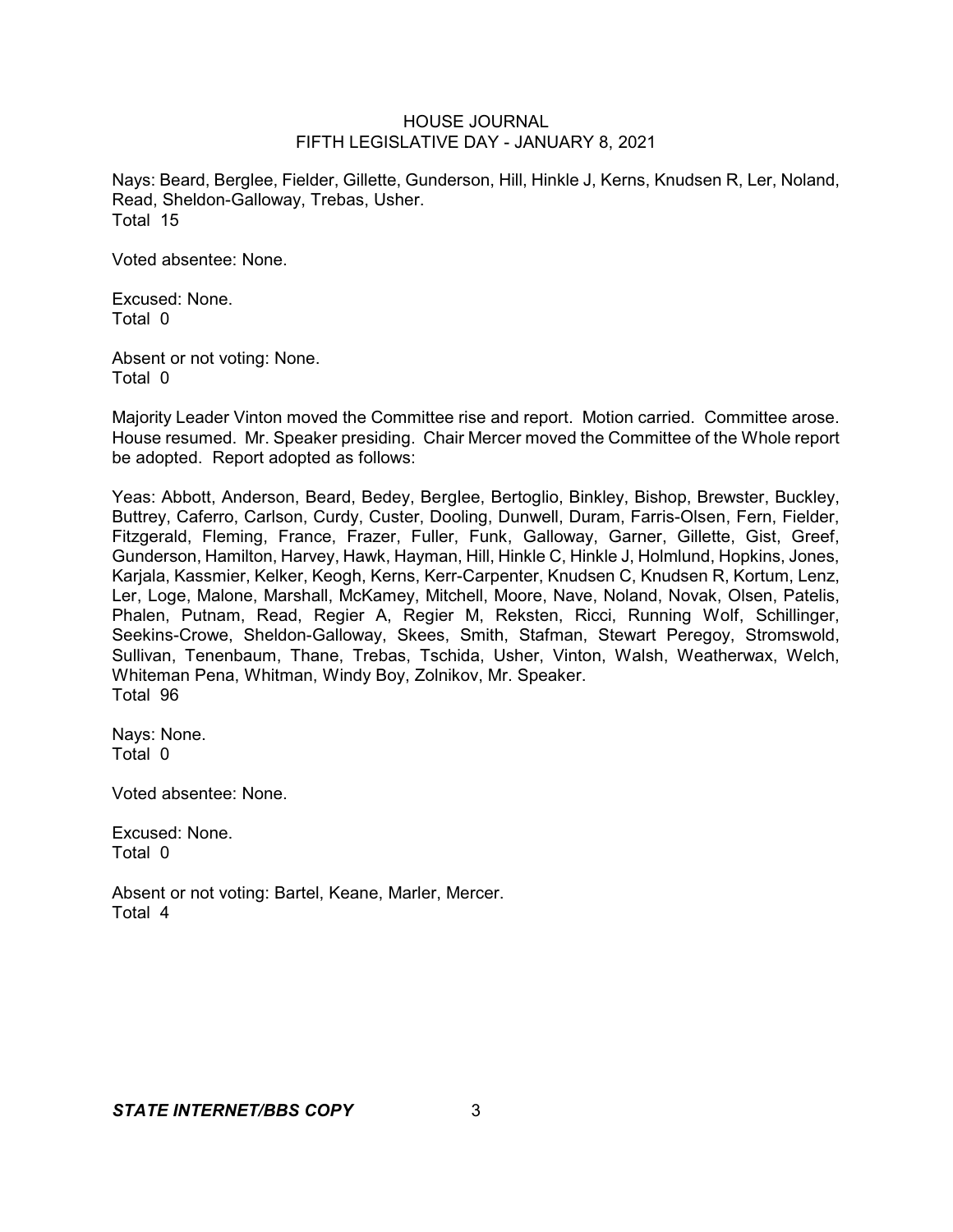### **THIRD READING OF BILLS**

The following bills having been read three several times, title and history agreed to, were disposed of in the following manner:

#### **HB 1** passed as follows:

Yeas: Abbott, Anderson, Bartel, Bedey, Berglee, Bertoglio, Bishop, Brewster, Buckley, Buttrey, Caferro, Carlson, Curdy, Custer, Dooling, Dunwell, Duram, Farris-Olsen, Fern, Fitzgerald, Fleming, France, Frazer, Fuller, Funk, Garner, Gist, Greef, Hamilton, Harvey, Hawk, Hayman, Hinkle C, Hinkle J, Holmlund, Hopkins, Jones, Karjala, Kassmier, Keane, Kelker, Keogh, Kerns, Kerr-Carpenter, Knudsen C, Kortum, Lenz, Loge, Malone, Marler, Marshall, McKamey, Mercer, Mitchell, Moore, Nave, Novak, Olsen, Patelis, Phalen, Putnam, Read, Regier A, Regier M, Reksten, Ricci, Running Wolf, Schillinger, Seekins-Crowe, Skees, Smith, Stafman, Stewart Peregoy, Stromswold, Sullivan, Tenenbaum, Thane, Trebas,Vinton, Walsh, Weatherwax, Welch, Whiteman Pena, Whitman, Windy Boy, Zolnikov, Mr. Speaker. Total 87

Nays: Beard, Binkley, Fielder, Galloway, Gillette, Gunderson, Hill, Knudsen R, Ler, Noland, Sheldon-Galloway, Tschida, Usher. Total 13

Voted absentee: None.

Excused: None. Total 0

Absent or not voting: None. Total 0

#### **UNFINISHED BUSINESS**

Mr. Speaker, I move that the following undersigned name be **ADDED** as sponsor to **HB 102**. Motion carried.

#### **HB 102** (S. Berglee, Chief Sponsor)

M. Binkley, L. Brewster, N. Duram, P. Fielder, G. Frazer, J. Fuller, S. Galloway, E. Hill, J. Hinkle, M. Hopkins, R. Knudsen, B. Ler, R. Marshall, T. Moore, B. Phalen, V. Ricci, J. Schillinger, K. Seekins-Crowe, L. Sheldon-Galloway, J. Trebas, S. Vinton.